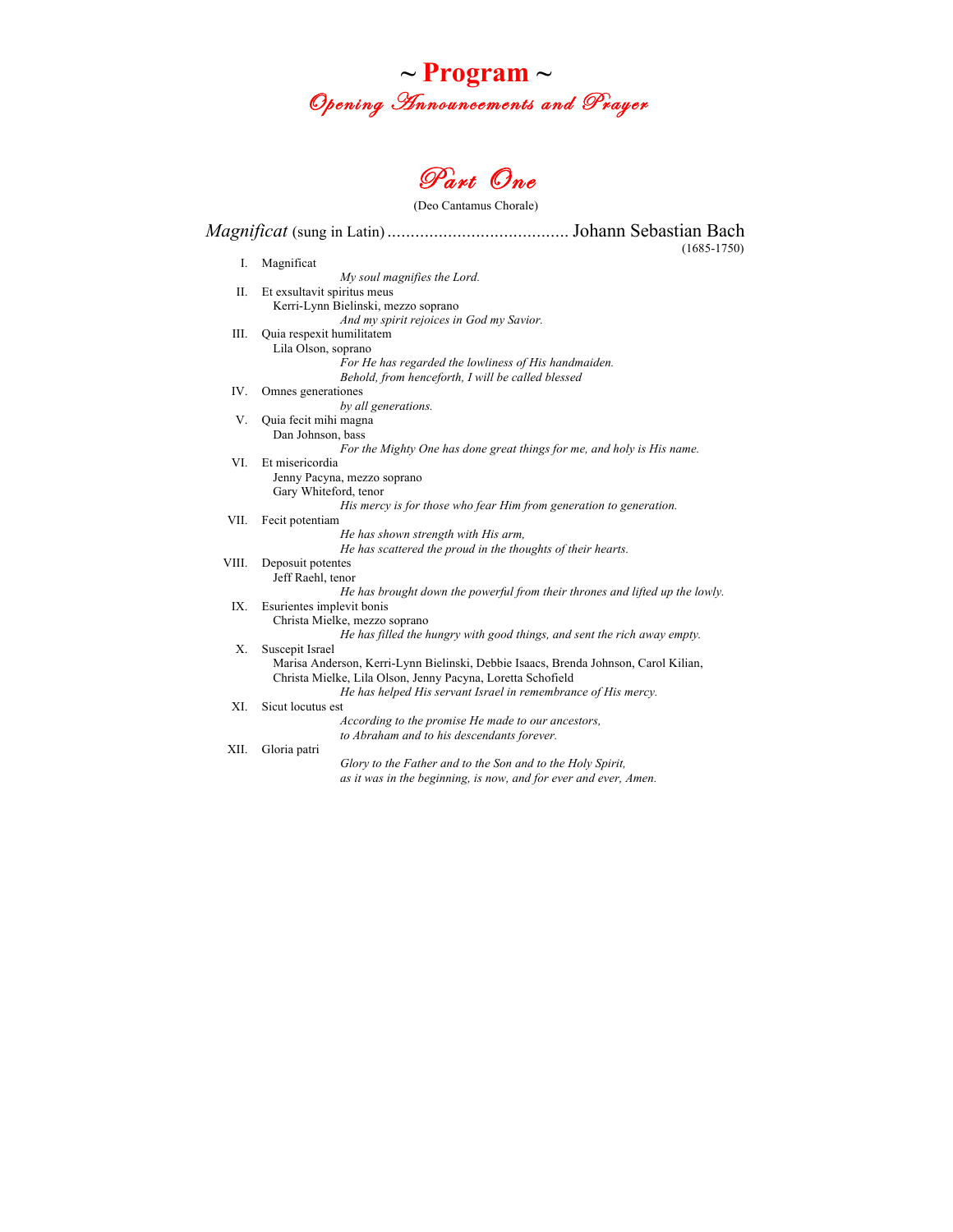## **~ Ten Minute Intermission ~**



("Grace Alone" recording ensemble) *The Grace and Glory of His Name Sing, O Sing of My Redeemer Lift High His Cross Grace Alone*

# **~ Ten Minute Intermission ~**

Part Three

(A free-will offering will be accepted at this time.) *O Master, Let Me Walk With Thee*.................... arranged by Mark Hayes *I Sing the Almighty Power of God* .....arranged by Stephen Lounsbrough Stephen Lounsbrough, violin *Pilgrim Song* ...................................................arranged by Ryan Murphy

| Christa Mielke, mezzo soprano |  |
|-------------------------------|--|
|                               |  |

*O God Beyond All Praising* ............................... arranged by Dan Forrest

Closing Announcements and Prayer

*Do Not I Love Thee, O My Lord?* ..........................................Craig Curry

~ **Reception** ~